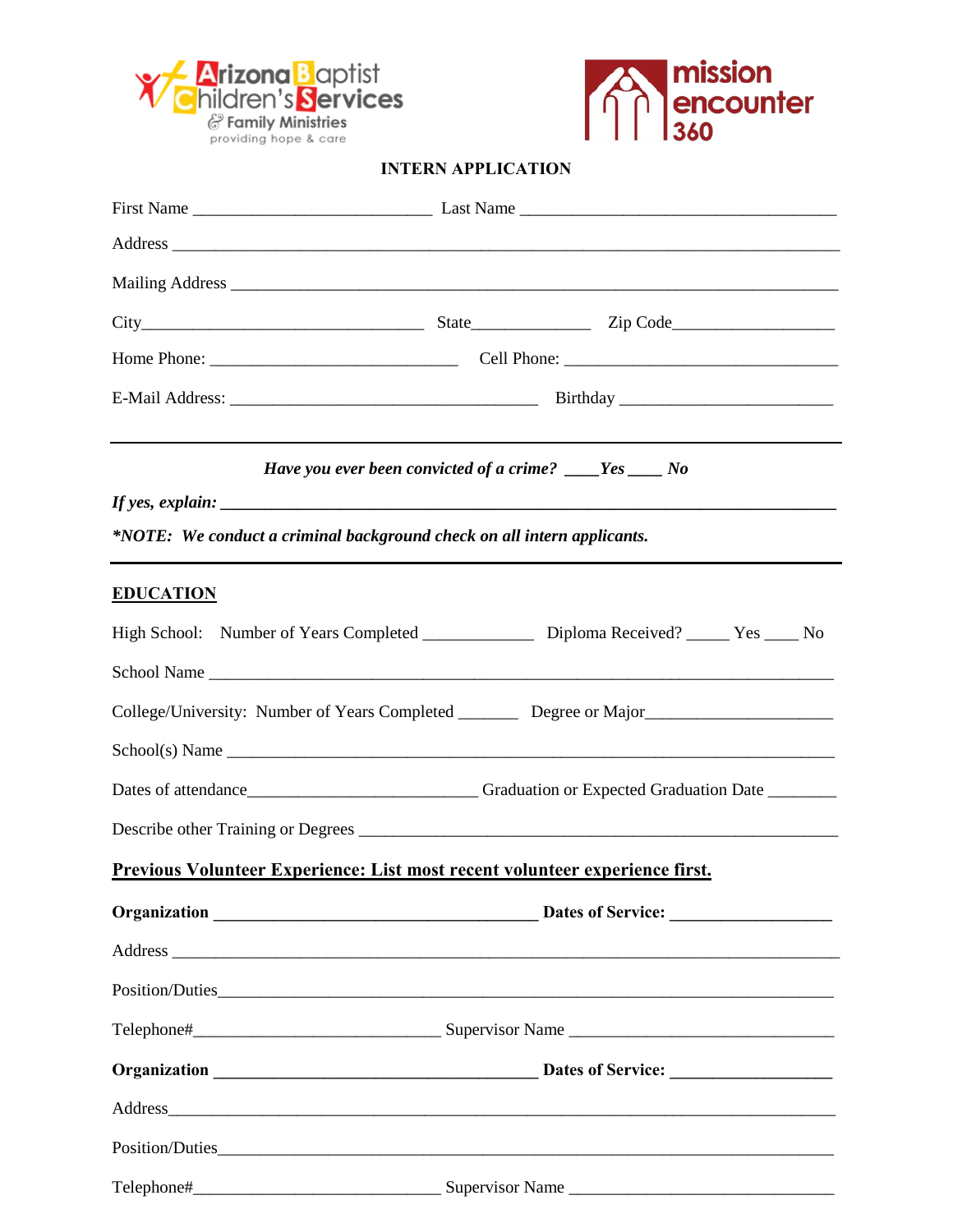## **EMPLOYMENT HISTORY:** *List most recent employment first*

|                                                              | Position/Duties                                                                                      |
|--------------------------------------------------------------|------------------------------------------------------------------------------------------------------|
|                                                              |                                                                                                      |
|                                                              |                                                                                                      |
|                                                              |                                                                                                      |
|                                                              |                                                                                                      |
|                                                              |                                                                                                      |
| <b>ADDITIONAL INFORMATION</b>                                |                                                                                                      |
| What is your reason for seeking an internship with ABCS?     |                                                                                                      |
|                                                              | Do you consider yourself a Christian? Yes _____ No _____ If so, how long? __________________________ |
| Please describe your faith in God or your spiritual journey0 |                                                                                                      |
|                                                              | Please provide the following information concerning your local church                                |
|                                                              |                                                                                                      |
|                                                              | Address                                                                                              |
|                                                              |                                                                                                      |

What have you been involved in at your church?